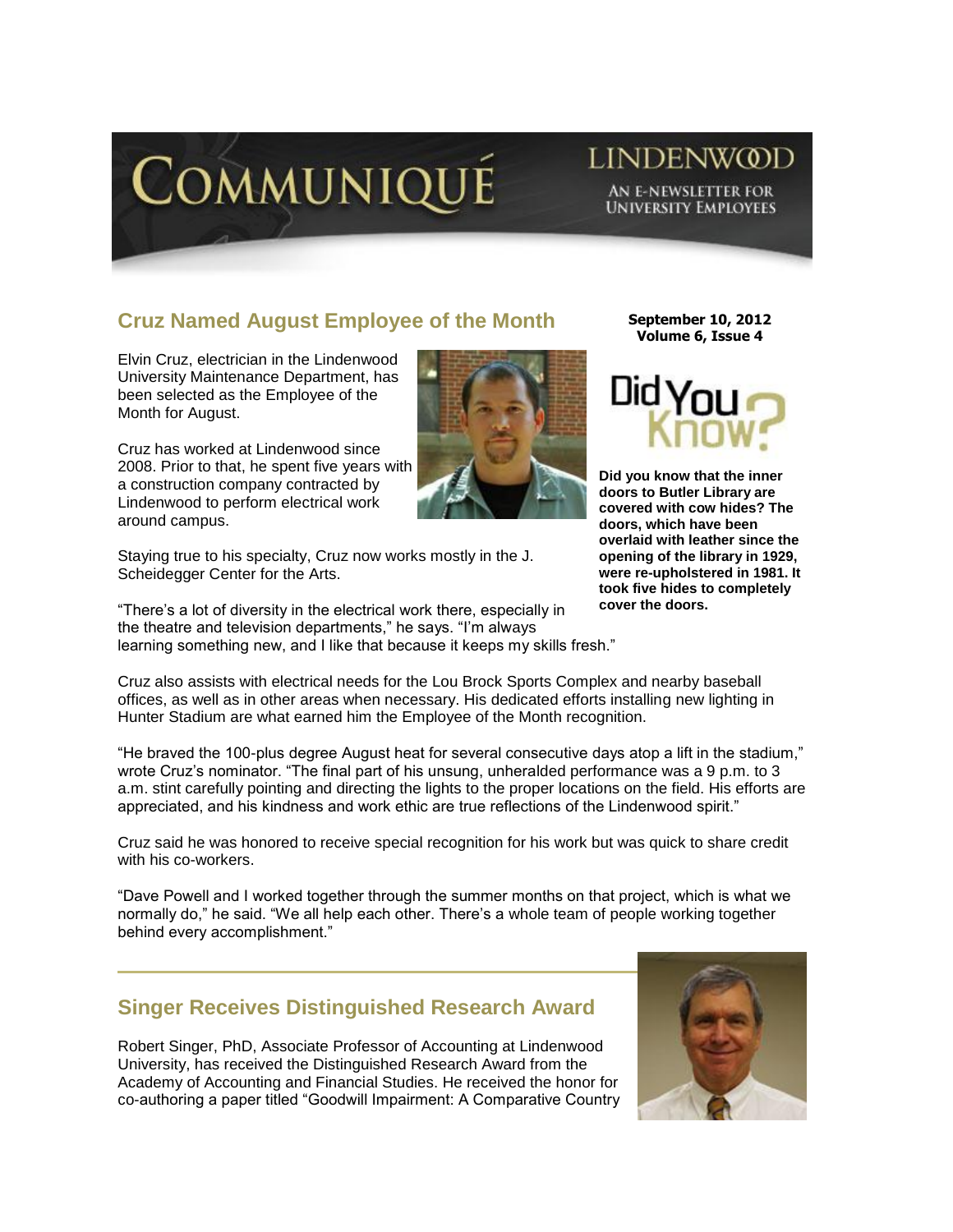Analysis," which has been accepted for publication in the *Academy of Accounting and Financial Studies Journal*.

The empirical study evaluates the feasibility of instituting a single set of global accounting standards. The paper argues that even if one set were to be universally accepted, unique cultural and institutional customs would result in different applications of those standards.

Singer, who is a certified public accountant, was inspired to conduct further research on the topic after delivering an address on the goodwill impairment standard to a group of local accounting professionals.

He collaborated on the award-winning research paper with Zane Swanson, of the University of Central Oklahoma, and Alexis Downs, of Oklahoma City University. Once the paper was written, the trio made adjustments to the piece based on feedback they gathered during local and international conference presentations.

The final paper was submitted to the Academy of Accounting and Financial Studies Journal earlier this year. The Academy of Accounting and Financial Studies is an affiliate of the academic publishing organization Allied Academies.

Singer and his colleagues were delighted to learn that not only was the paper accepted for publication in the journal, but it also earned the 2012 Distinguished Research Award.

"This is the result of more than seven years of hard work," Singer said. "There are relatively few papers that are accepted by the journal and even fewer that receive the award, so we are extremely proud of these accomplishments.

"It couldn't have been done without the support of my Lindenwood colleagues, Drs. Roger Ellis, Peter Onyia, Ed Morris, and Renee Porter. I'm grateful to work with such a stellar team."

Singer has been an instructor at Lindenwood University since 2009. His research interests include international accounting issues, with a focus in international financial reporting standards.

### **Oldham Publishes in SUCCESS Magazine**

Charlene Oldham, Adjunct Professor of Communications at Lindenwood University, published this summer her first article in *SUCCESS Magazine*. "Punch Up Your Presentations" was published in July of 2012.

Oldham, who also works as a freelance writer, was inspired to pen the article on media presentations through the Written Communication for Business course she teaches at the University. She was impressed with use of the PowerPoint alternatives students were using in her class, and she decided to share those resources with others.



"The tools mentioned in the textbook and the presentation creators some of my students use made me think that a lot of business professionals would like to know about them as well," Oldham said. "Working with the students at Lindenwood always helps give me new ideas for freelancing and for writing in general."

Oldham also recently contributed an article to *Wow! Women on Writing*, an online magazine dedicated to promoting communication among women writers, authors, editors, agents, publishers, and readers. She has also published three additional articles in *SUCCESS Magazine* since July and